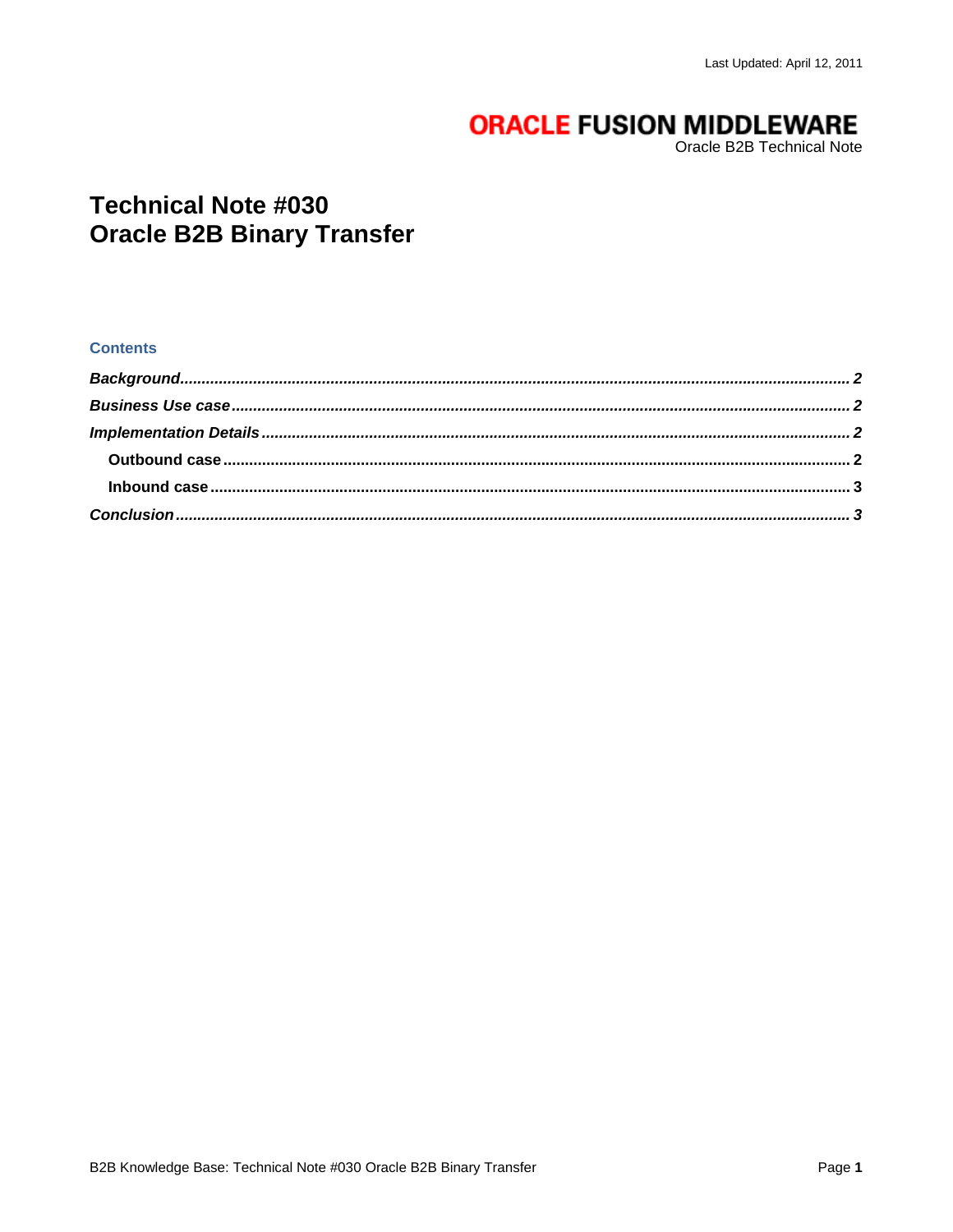# <span id="page-1-0"></span>**Background**

This document intends to capture the high-level design and implementation of "Binary File Transfer" in Oracle B2B. This feature is enabled as part of delivery channel configuration.

## <span id="page-1-1"></span>**Business Use case**

In some cases, many enterprises wish to transfer the binary content instead of regular XML/Text files.

Binary files like (pdf/xls/zip/gif… etc) can also be transferred using Oracle B2B. Based on the business needs there may be a necessity to transfer binary documents.

### <span id="page-1-2"></span>**Implementation Details**

#### <span id="page-1-3"></span>**Outbound case**

Binary file transfer in B2B will be based on custom document over Generic/AS2 exchange protocols.

The File/FTP/SFTP/JMS Internal listening channel can be used for binary file transfer. In case of File/FTP/SFTP delivery channels the filename format or the directory name format should contain the document type and document version along with From/To party.

In case of JMS internal listening channel the event name should contain the BINARYPAYLOAD property as true,

For example, eventName=BINARYPAYLOAD:true

After setting the above property, the JMS Message body should contain the binary payload. The payload is expected as bytes message for binary transfer

For example, message.setBody(binarypayload);

Based on the configured From,To, Document Type and Document Revision, B2B will identify the agreement and send it to the trading partner.

For Binary file transfer B2B supports Generic/AS2 exchange protocol as trading partner delivery channel.

Note that the document validation should be turned off at the agreement level.